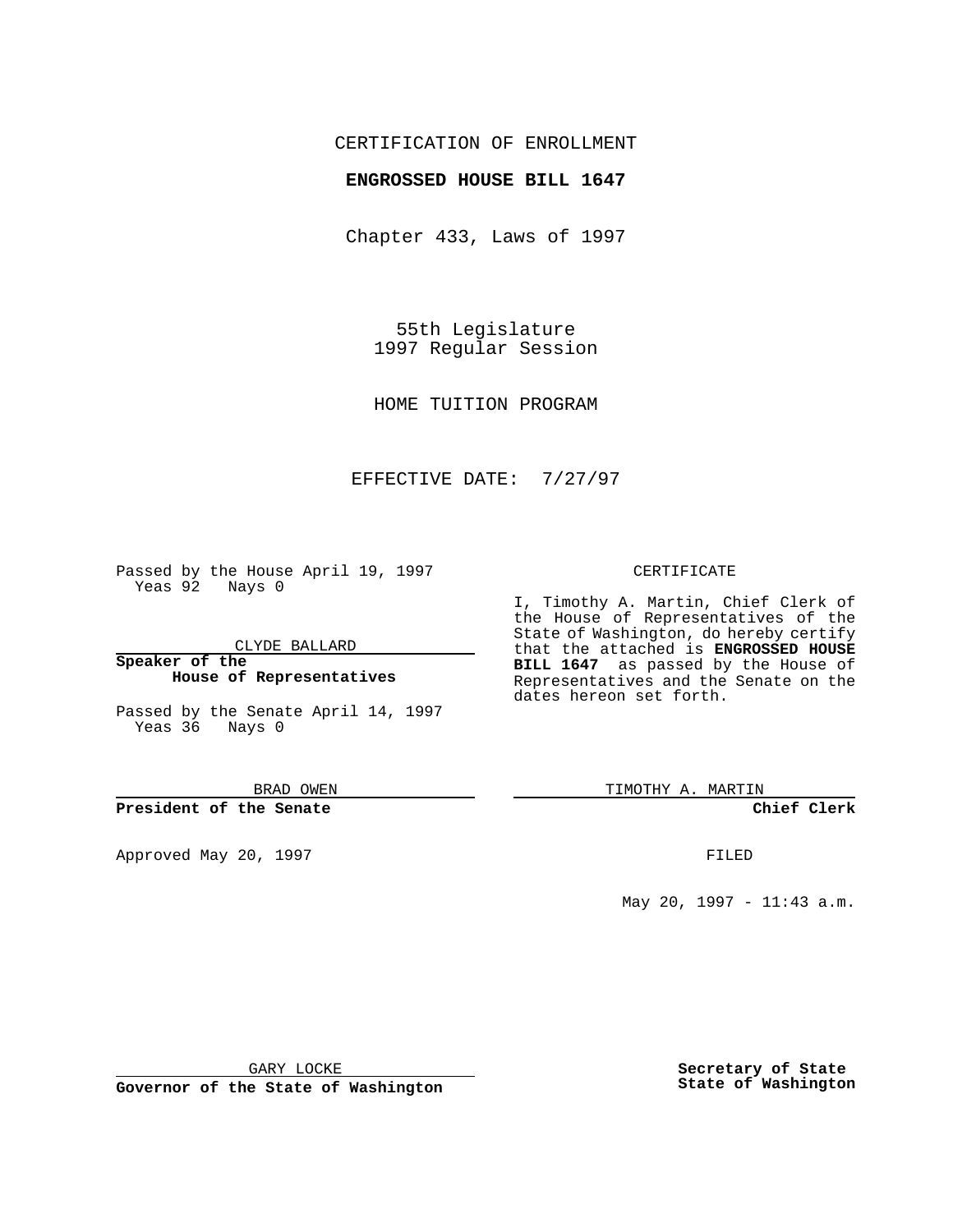# **ENGROSSED HOUSE BILL 1647** \_\_\_\_\_\_\_\_\_\_\_\_\_\_\_\_\_\_\_\_\_\_\_\_\_\_\_\_\_\_\_\_\_\_\_\_\_\_\_\_\_\_\_\_\_\_\_

\_\_\_\_\_\_\_\_\_\_\_\_\_\_\_\_\_\_\_\_\_\_\_\_\_\_\_\_\_\_\_\_\_\_\_\_\_\_\_\_\_\_\_\_\_\_\_

AS AMENDED BY THE SENATE

Passed Legislature - 1997 Regular Session

**State of Washington 55th Legislature 1997 Regular Session**

**By** Representatives Radcliff, Van Luven, Mason, Carlson, Veloria, Morris, Ogden, Kenney and Costa

Read first time 02/04/97. Referred to Committee on Higher Education.

 AN ACT Relating to higher education; amending RCW 28B.15.012, 28B.15.014, 28B.15.725, and 28B.15.910; and creating a new section.

BE IT ENACTED BY THE LEGISLATURE OF THE STATE OF WASHINGTON:

 NEW SECTION. **Sec. 1.** It is the intent of the legislature to provide for diverse educational opportunities at the state's institutions of higher education and to facilitate student participation in educational exchanges with institutions outside the state of Washington. To accomplish this, this act establishes a home tuition program allowing students at Washington state institutions of higher education to take advantage of out-of-state and international educational opportunities while paying an amount equal to their regularly charged tuition and required fees.

 **Sec. 2.** RCW 28B.15.012 and 1994 c 188 s 2 are each amended to read as follows:

Whenever used in chapter 28B.15 RCW:

 (1) The term "institution" shall mean a public university, college, or community college within the state of Washington.

(2) The term "resident student" shall mean: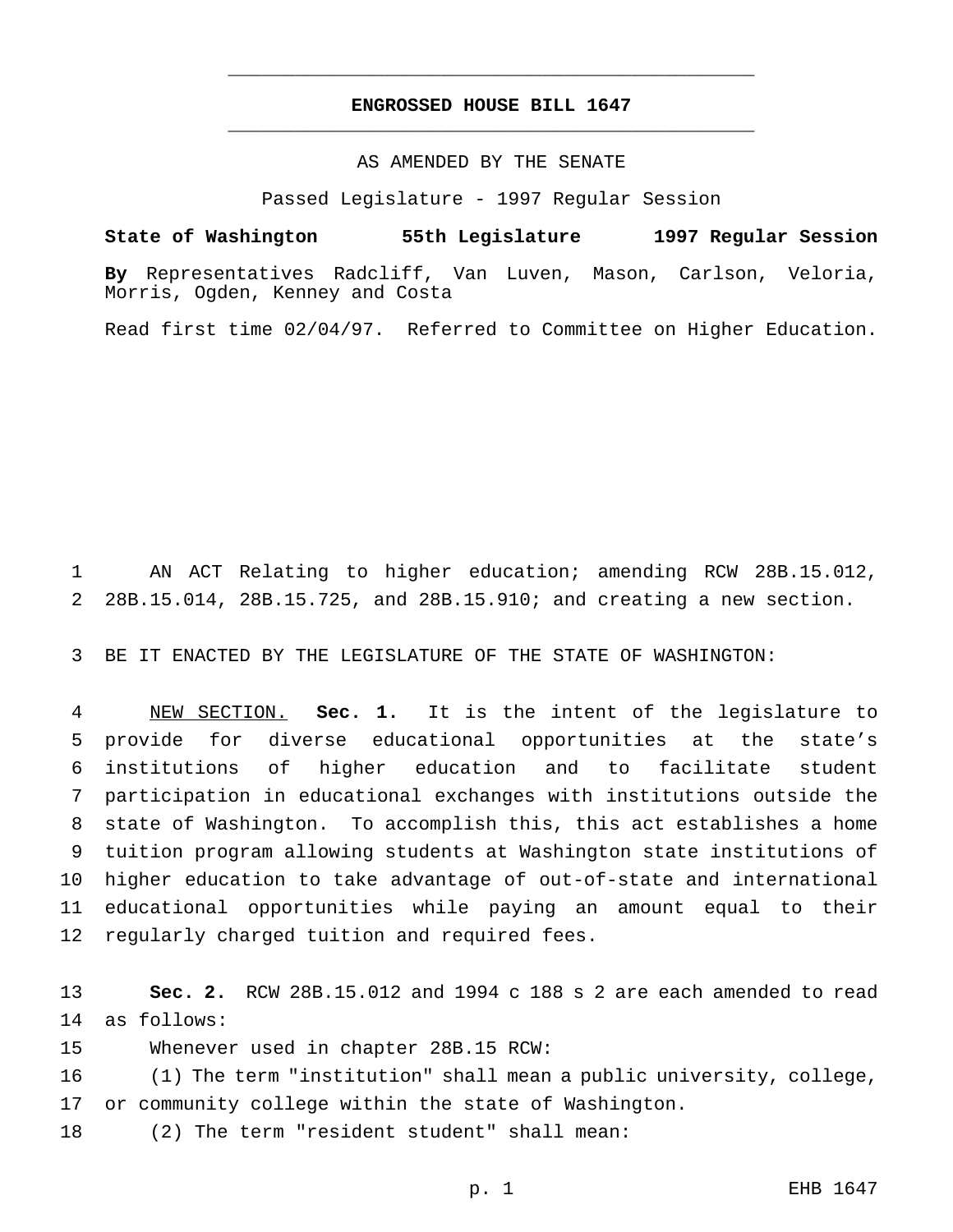(a) A financially independent student who has had a domicile in the state of Washington for the period of one year immediately prior to the time of commencement of the first day of the semester or quarter for which the student has registered at any institution and has in fact established a bona fide domicile in this state primarily for purposes other than educational;

7 (b)  $\underline{A}$  dependent student, if one or both of the student's parents or legal guardians have maintained a bona fide domicile in the state of Washington for at least one year immediately prior to commencement of the semester or quarter for which the student has registered at any institution;

12 (c)  $\overline{A}$  student classified as a resident based upon domicile by an institution on or before May 31, 1982, who was enrolled at a state institution during any term of the 1982-1983 academic year, so long as such student's enrollment (excepting summer sessions) at an institution in this state is continuous;

17 (d) Any student who has spent at least seventy-five percent of both his or her junior and senior years in high schools in this state, whose parents or legal guardians have been domiciled in the state for a period of at least one year within the five-year period before the student graduates from high school, and who enrolls in a public institution of higher education within six months of leaving high school, for as long as the student remains continuously enrolled for 24 three quarters or two semesters in any calendar year;

25 (e)  $\underline{A}$  student who is the spouse or a dependent of a person who is 26 on active military duty stationed in the state;  $((\theta \cdot \hat{r}))$ 

 (f) A student of an out-of-state institution of higher education who is attending a Washington state institution of higher education pursuant to a home tuition agreement as described in RCW 28B.15.725; or

 (g) A student who meets the requirements of RCW 28B.15.0131: PROVIDED, That a nonresident student enrolled for more than six hours per semester or quarter shall be considered as attending for primarily educational purposes, and for tuition and fee paying purposes only such period of enrollment shall not be counted toward the establishment of a bona fide domicile of one year in this state unless such student proves that the student has in fact established a bona fide domicile in this state primarily for purposes other than educational.

 (3) The term "nonresident student" shall mean any student who does not qualify as a "resident student" under the provisions of RCW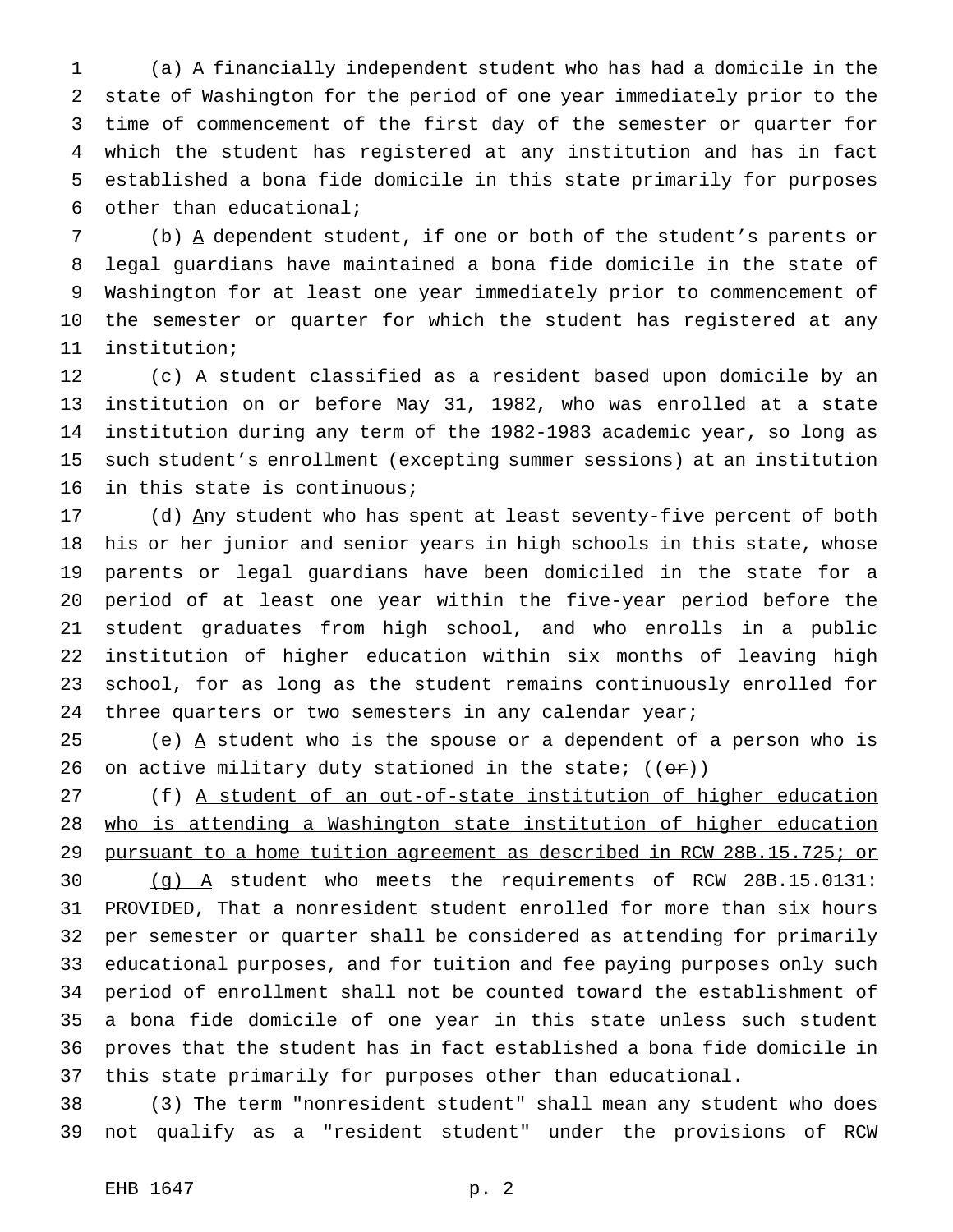1 28B.15.012 and 28B.15.013. Except for students qualifying under 2 subsection (2)(f) of this section, a nonresident student shall include: (a) A student attending an institution with the aid of financial assistance provided by another state or governmental unit or agency thereof, such nonresidency continuing for one year after the completion

of such semester or quarter.

 (b) A person who is not a citizen of the United States of America who does not have permanent or temporary resident status or does not hold "Refugee-Parolee" or "Conditional Entrant" status with the United States immigration and naturalization service or is not otherwise permanently residing in the United States under color of law and who does not also meet and comply with all the applicable requirements in RCW 28B.15.012 and 28B.15.013.

 (4) The term "domicile" shall denote a person's true, fixed and permanent home and place of habitation. It is the place where the student intends to remain, and to which the student expects to return when the student leaves without intending to establish a new domicile elsewhere. The burden of proof that a student, parent or guardian has established a domicile in the state of Washington primarily for purposes other than educational lies with the student.

 (5) The term "dependent" shall mean a person who is not financially independent. Factors to be considered in determining whether a person is financially independent shall be set forth in rules and regulations adopted by the higher education coordinating board and shall include, but not be limited to, the state and federal income tax returns of the person and/or the student's parents or legal guardian filed for the calendar year prior to the year in which application is made and such other evidence as the board may require.

 **Sec. 3.** RCW 28B.15.014 and 1993 sp.s. c 18 s 5 are each amended to read as follows:

 Subject to the limitations of RCW 28B.15.910, the governing boards of the state universities, the regional universities, The Evergreen State College, and the community colleges may exempt the following nonresidents from paying all or a portion of the nonresident tuition fees differential:

 (1) Any person who resides in the state of Washington and who holds a graduate service appointment designated as such by a public institution of higher education or is employed for an academic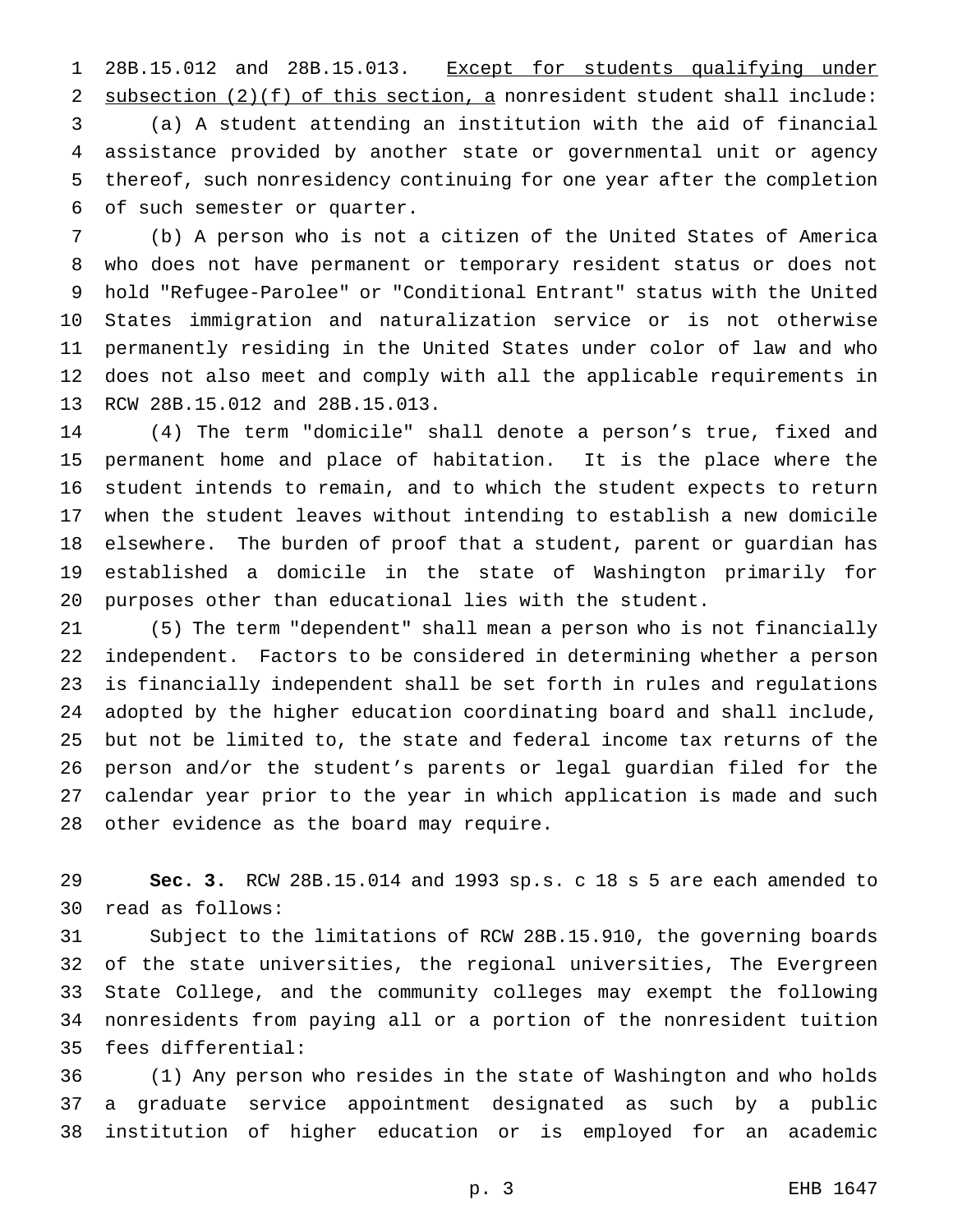department in support of the instructional or research programs involving not less than twenty hours per week during the term such person shall hold such appointment.

 (2) Any faculty member, classified staff member or administratively exempt employee holding not less than a half time appointment at an institution who resides in the state of Washington, and the dependent children and spouse of such persons.

 (3) Active-duty military personnel stationed in the state of Washington.

 (4) Any immigrant refugee and the spouse and dependent children of such refugee, if the refugee (a) is on parole status, or (b) has received an immigrant visa, or (c) has applied for United States citizenship.

14 (5) ((<del>Domestic exchange students participating in the program</del> created under RCW 28B.15.725.

16  $(6)$ )) Any dependent of a member of the United States congress representing the state of Washington.

 **Sec. 4.** RCW 28B.15.725 and 1994 c 234 s 1 are each amended to read as follows:

20 ((Subject to the limitations of RCW  $28B.15.910$ ,)) (1) The governing boards of the state universities, the regional universities, and The 22 Evergreen State College may ((enter into undergraduate student 23 exchange)) establish home tuition programs by negotiating home tuition 24 agreements with an out-of-state institution or consortium of 25 institutions of higher education ((of other states and agree to exempt participating undergraduate students from payment of all or a portion of the nonresident tuition fees differential subject to the following 28 restrictions:

 $(1)$  In any given academic year, the number of students receiving a waiver at a state institution shall not exceed the number of that institution's students receiving nonresident tuition waivers at participating out-of-state institutions. Waiver imbalances that may 33 occur in one year shall be off-set in the year immediately following)) 34 if no loss of tuition and fee revenue occurs as a result of the 35 agreements.

 (2) ((Undergraduate)) Home tuition agreements allow students at Washington state institutions of higher education to attend an out-of-state institution of higher education as part of a student exchange.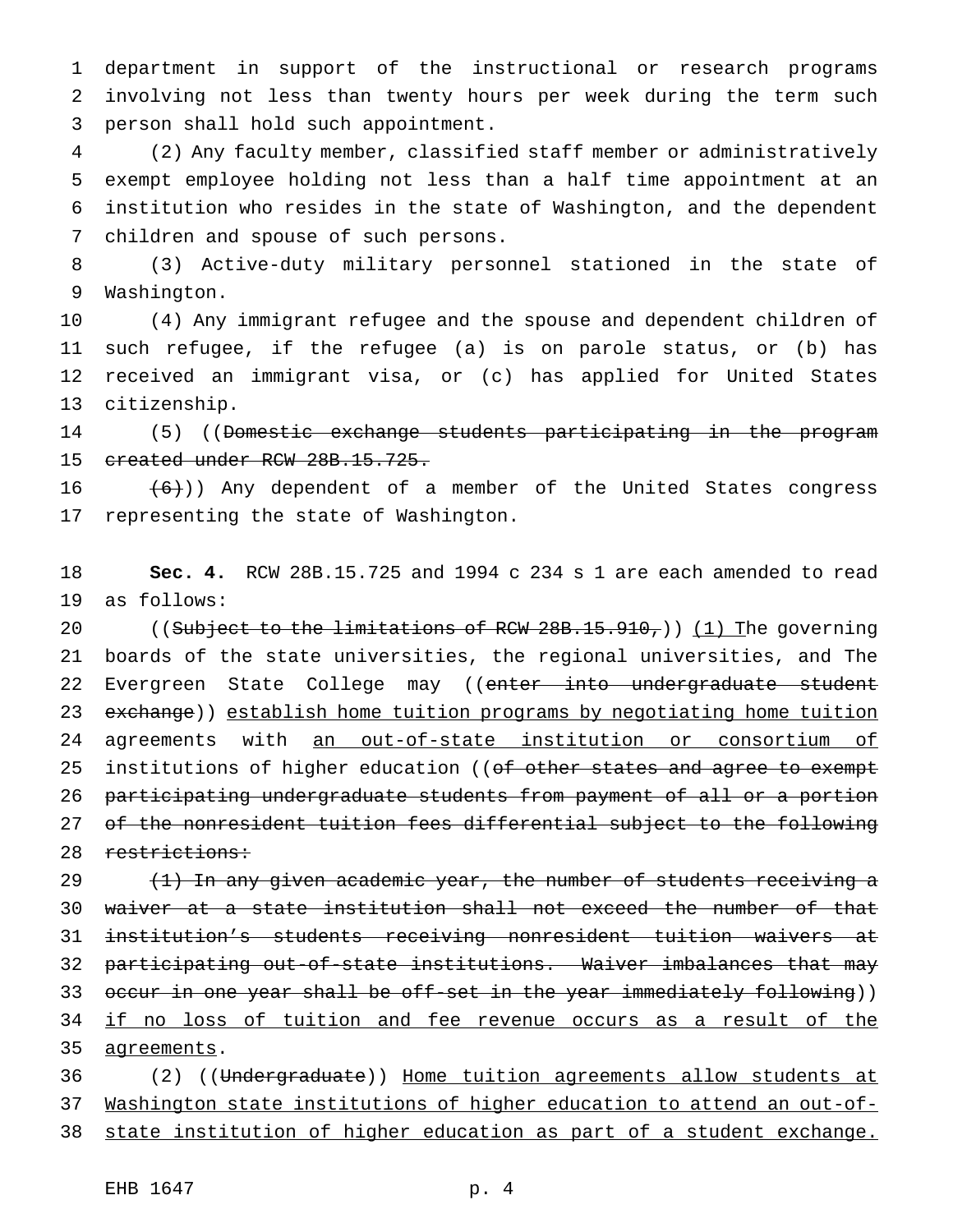Students participating in a home tuition program shall pay an amount equal to their regular, full-time tuition and required fees to either the Washington institution of higher education or the out-of-state institution of higher education depending upon the provisions of the particular agreement. Payment of course fees in excess of generally applicable tuition and required fees must be addressed in each home tuition agreement to ensure that the instructional programs of the Washington institution of higher education do not incur additional uncompensated costs as a result of the exchange.

10 (3) Student participation in ((an exchange program)) a home tuition 11 agreement authorized by this section is limited to one academic year. 12 (4) Students enrolled under a home tuition agreement shall reside in Washington state for the duration of the program, may not use the 14 year of enrollment under this program to establish Washington state 15 residency, and are not eligible for state financial aid.

 **Sec. 5.** RCW 28B.15.910 and 1993 sp.s. c 18 s 31 are each amended to read as follows:

 (1) Except for revenue waived under programs listed in subsection (3) of this section, and unless otherwise expressly provided in the omnibus state appropriations act, the total amount of operating fees revenue waived, exempted, or reduced by a state university, a regional university, The Evergreen State College, or the community colleges as a whole, shall not exceed the percentage of total gross authorized operating fees revenue set forth below. As used in this section, "gross authorized operating fees revenue" means the estimated gross operating fees revenue as estimated under RCW 82.33.020 or as revised by the office of financial management, before granting any waivers. This limitation applies to all tuition waiver programs established before or after July 1, 1992.

| 30 | (a) University of Washington      | 21 percent |
|----|-----------------------------------|------------|
| 31 | (b) Washington State University   | 20 percent |
| 32 | (c) Eastern Washington University | 11 percent |
| 33 | (d) Central Washington University | 8 percent  |
| 34 | (e) Western Washington University | 10 percent |
| 35 | (f) The Evergreen State College   | 6 percent  |
| 36 | (g) Community colleges as a whole | 35 percent |
|    |                                   |            |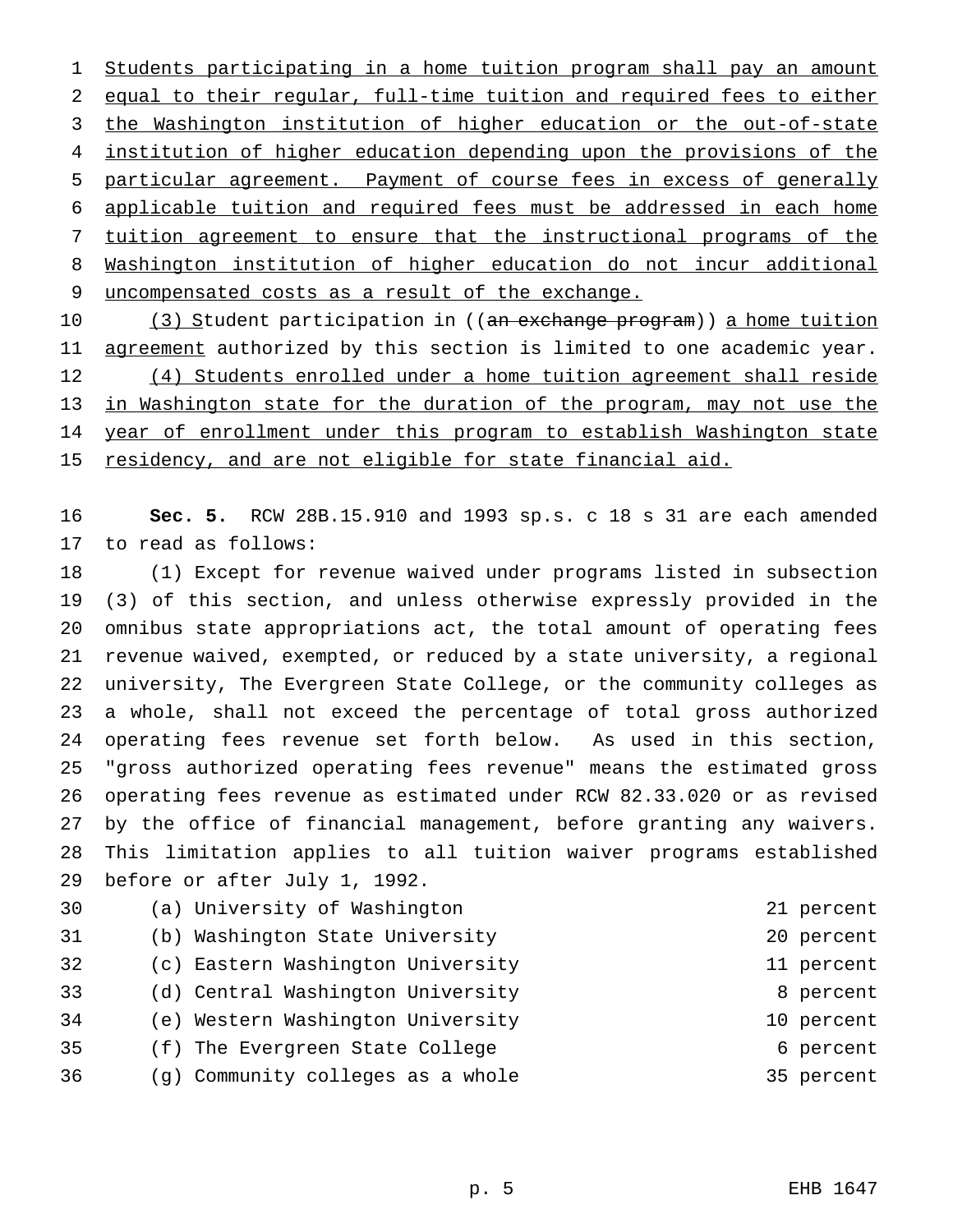(2) The limitations in subsection (1) of this section apply to waivers, exemptions, or reductions in operating fees contained in the following: (a) RCW 28B.10.265; (b) RCW 28B.15.014; (c) RCW 28B.15.100; (d) RCW 28B.15.225; (e) RCW 28B.15.380; (f) Ungraded courses under RCW 28B.15.502(4); (g) RCW 28B.15.520; (h) RCW 28B.15.526; (i) RCW 28B.15.527; (j) RCW 28B.15.543; (k) RCW 28B.15.545; (l) RCW 28B.15.555; (m) RCW 28B.15.556; (n) RCW 28B.15.615; (o) RCW 28B.15.620; (p) RCW 28B.15.628; 20 (q) ((RCW 28B.15.725;  $(\frac{r}{r})$ ) RCW 28B.15.730;  $((\{\texttt{s}\}))(r)$  RCW 28B.15.740;  $((\text{+}\text{+}))(\text{s})$  RCW 28B.15.750;  $((+u))$  (t) RCW 28B.15.756;  $((\{\text{v}\}))(\text{u})$  RCW 28B.50.259; 26 (((w))) (v) RCW 28B.70.050; and  $((+x))$   $(w)$  RCW 28B.80.580. (3) The limitations in subsection (1) of this section do not apply to waivers, exemptions, or reductions in services and activities fees contained in the following: (a) RCW 28B.15.522; (b) RCW 28B.15.535; (c) RCW 28B.15.540; and (d) RCW 28B.15.558.

 NEW SECTION. **Sec. 6.** If any provision of this act or its application to any person or circumstance is held invalid, the remainder of the act or the application of the provision to other persons or circumstances is not affected.